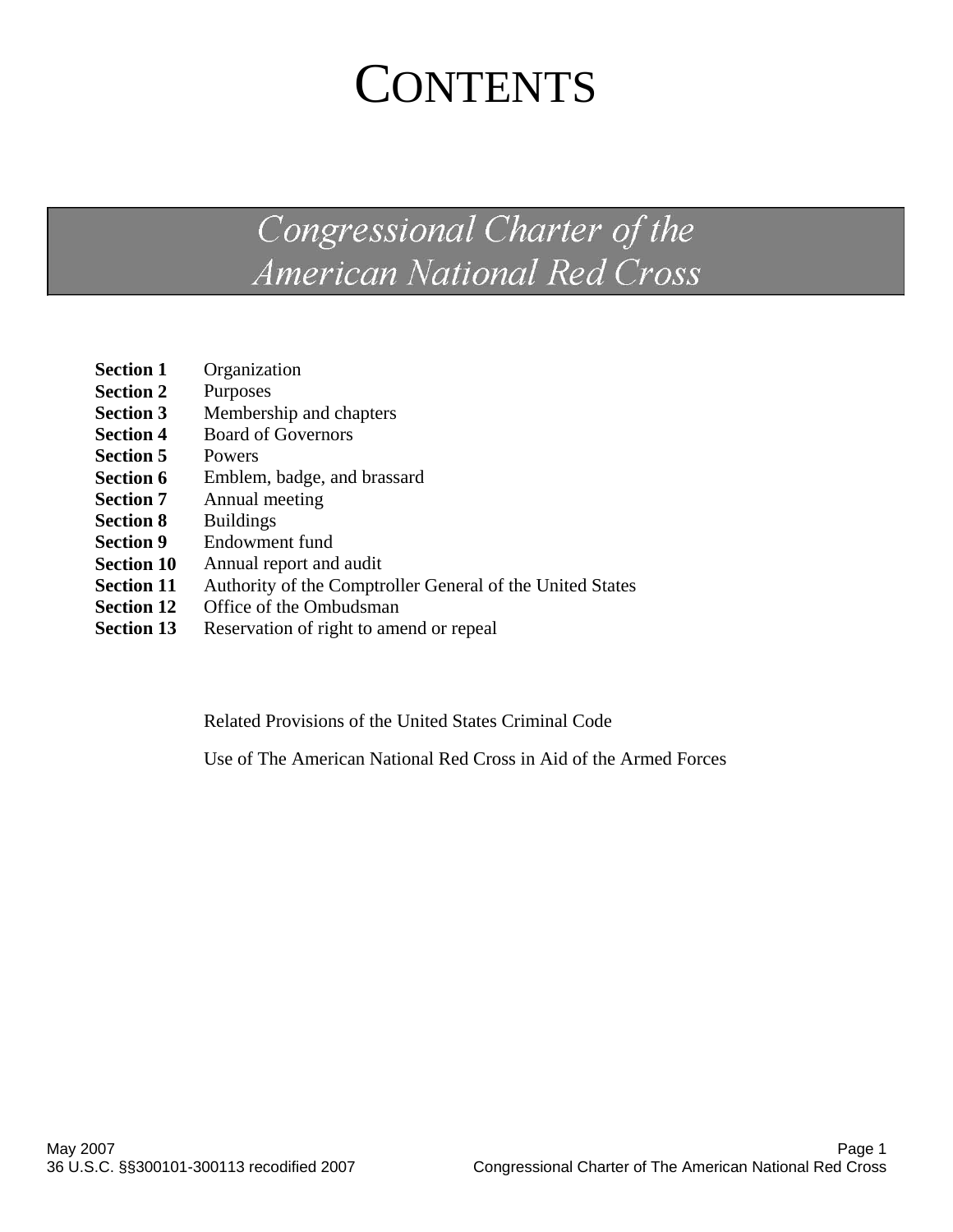# CONGRESSIONAL CHARTER OF THE AMERICAN NATIONAL RED CROSS

### Section 1-Organization

 (a) FEDERAL CHARTER. The American National Red Cross (in this chapter, the "corporation") is a Federally chartered instrumentality of the United States and a body corporate and politic in the District of Columbia.

 (b) NAME. The name of the corporation is "The American National Red Cross". The corporation may conduct its business and affairs, and otherwise hold itself out, as the 'American Red Cross' in any jurisdiction.

(c) PERPETUAL EXISTENCE. Except as otherwise provided, the corporation has perpetual existence.

### Section 2-Purposes

The purposes of the corporation are:

 (1) to provide volunteer aid in time of war to the sick and wounded of the armed forces, in accordance with the spirit and conditions of:

(A) the conference of Geneva of October, 1863;

 (B) the treaties of the Red Cross, or the treaties of Geneva, of August 22, 1864, July 27, 1929, and August 12, 1949, to which the United States of America has given its adhesion; and

 (C) any other treaty, convention, or protocol similar in purpose to which the United States of America has given or may give its adhesion;

 (2) in carrying out the purposes described in clause (1) of this section, to perform all the duties devolved on a national society by each nation that has acceded to any of those treaties, conventions, or protocols;

 (3) to act in matters of voluntary relief and in accordance with the military authorities as a medium of communication between the people of the United States and the armed forces of the United States and to act in those matters between similar national societies of governments of other countries through the International Committee of the Red Cross and the Government, the people, and the armed forces of the United States;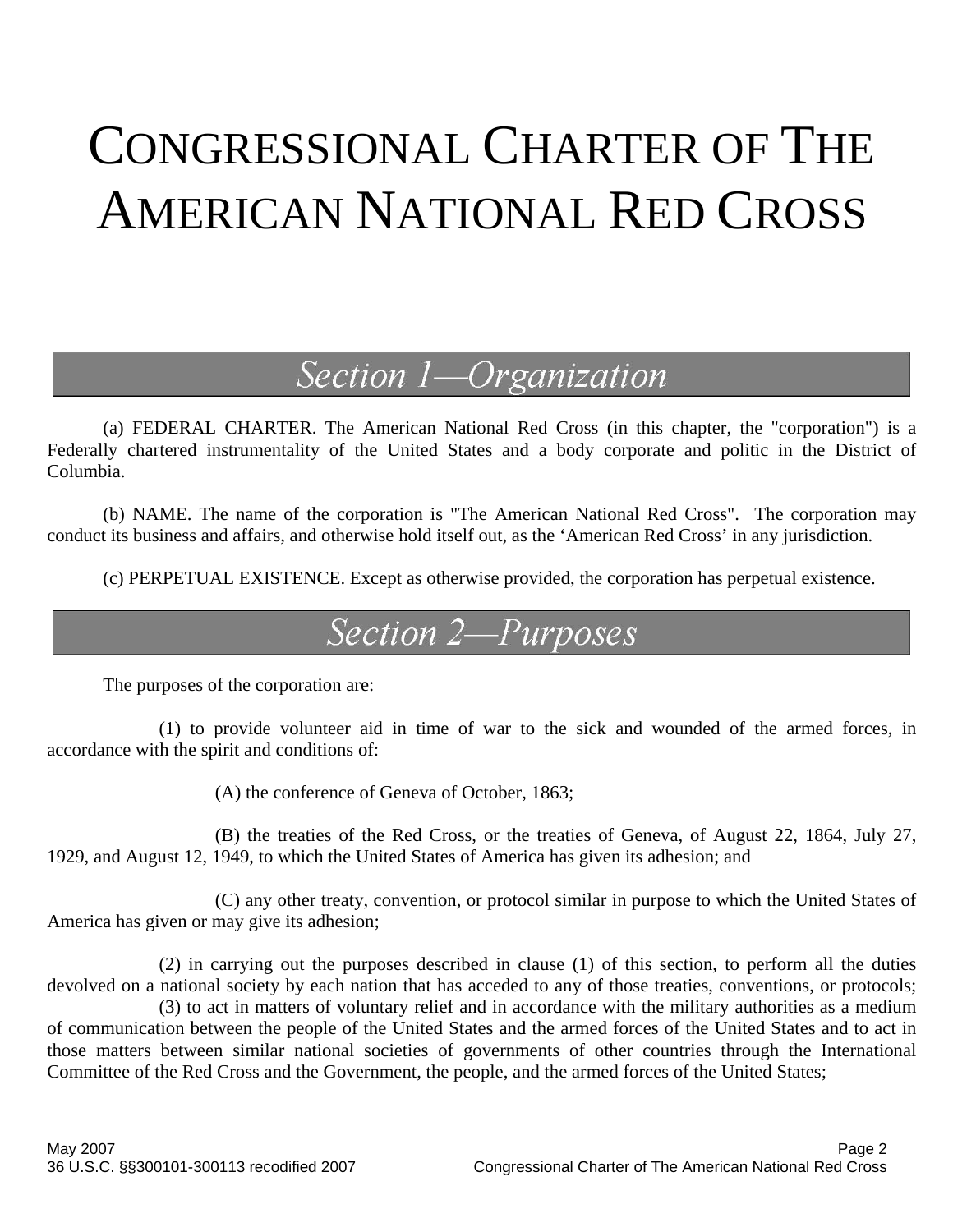(4) to carry out a system of national and international relief in time of peace, and apply that system in mitigating the suffering caused by pestilence, famine, fire, floods, and other great national calamities, and to devise and carry out measures for preventing those calamities; and

(5) to conduct other activities consistent with the foregoing purposes.

# Section 3-Membership and Chapters

(a) MEMBERSHIP. Membership in the corporation is open to all the people of the United States and its territories and possessions, on payment of an amount specified, or as otherwise provided, in the bylaws.

(b) CHAPTERS.

 (1) The chapters of the corporation are the local units of the corporation. The corporation shall prescribe policies and regulations related to:

- (A) granting charters to the chapters and revoking those charters;
- (B) territorial jurisdiction of the chapters;
- (C) the relationship of the chapters to the corporation; and
- (D) compliance by the chapters with the policies and regulations of the corporation.

 (2) The policies and regulations shall require that each chapter adhere to the democratic principles of election specified in the bylaws in electing the governing body of the chapter and selecting delegates to the annual meeting of the corporation.

### Section 4-Board of Governors

(a) BOARD OF GOVERNORS--

 (1) IN GENERAL.—The board of governors is the governing body of the corporation with all powers of governing and directing, and of overseeing the management of the business and affairs of, the corporation.

 (2) NUMBER.—The board of governors shall fix by resolution, from time to time, the number of members constituting the entire board of governors, provided that—

(A) as of March 31, 2009, and thereafter, there shall be no fewer than 12 and no more than 25

members; and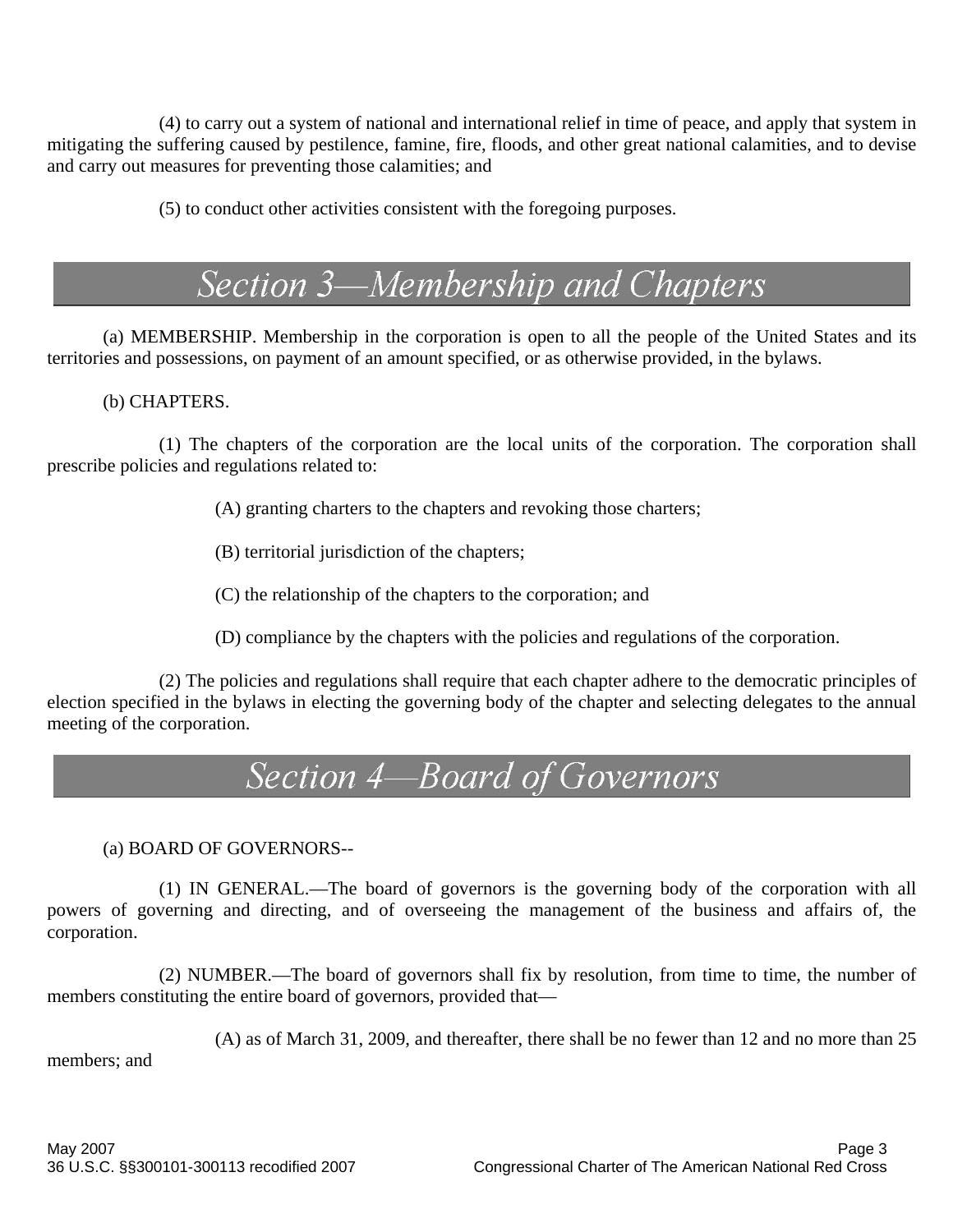(B) as of March 31, 2012, and thereafter, there shall be no fewer than 12 and no more than 20 members constituting the entire board. Procedures to implement the preceding sentence shall be provided in the bylaws.

(3) APPOINTMENT.—The governors shall be appointed or elected in the following manner:

#### (A) CHAIRMAN.—

 (i) IN GENERAL.—The board of governors, in accordance with procedures provided in the bylaws, shall recommend to the President an individual to serve as chairman of the board of governors. If such recommendation is approved by the President, the President shall appoint such individual to serve as chairman of the board of governors.

 (ii) VACANCIES.—Vacancies in the office of the chairman, including vacancies resulting from the resignation, death, or removal by the President of the chairman, shall be filled in the same manner described in clause (i)

 (iii) DUTIES.—the chairman shall be a member of the board of governors and, when present, shall preside at meetings of the board of governors and shall have such other duties and responsibilities as may be provided in the bylaws or a resolution of the board of governors.

#### (B) OTHER MEMBERS.—

 (i) IN GENERAL.—Members of the board of governors other than the chairman shall be elected at the annual meeting of the corporation in accordance with such procedures as may be provided in the bylaws.

 (ii) VACANCIES.—Vacancies in any such elected board position and in any newly created board position may be filled by a vote of the remaining members of the board of governors in accordance with such procedures as may be provided in the bylaws.

(b) TERMS OF OFFICE.—

 (1) IN GENERAL.—The term of office of each member of the board of governors shall be 3 years, except that—

 (A) the board of governors may provide under the bylaws that the terms of office of members of the board of governors elected to the board of governors before March 31, 2012, may be less than 3 years in order to implement the provisions of subparagraphs  $(A)$  and  $(B)$  of subsection  $(a)(2)$ ; and

 (B) any member of the board of governors elected by the board to fill a vacancy in a board position arising before the expiration of its term may, as determined by the board, serve for the remainder of that term or until the next annual meeting of the corporation.

 (2) STAGGERED TERMS.—The terms of office of members of the board of governors (other than the chairman) shall be staggered such that, by March 31, 2012, and thereafter, 1/3 of the entire board (or as near to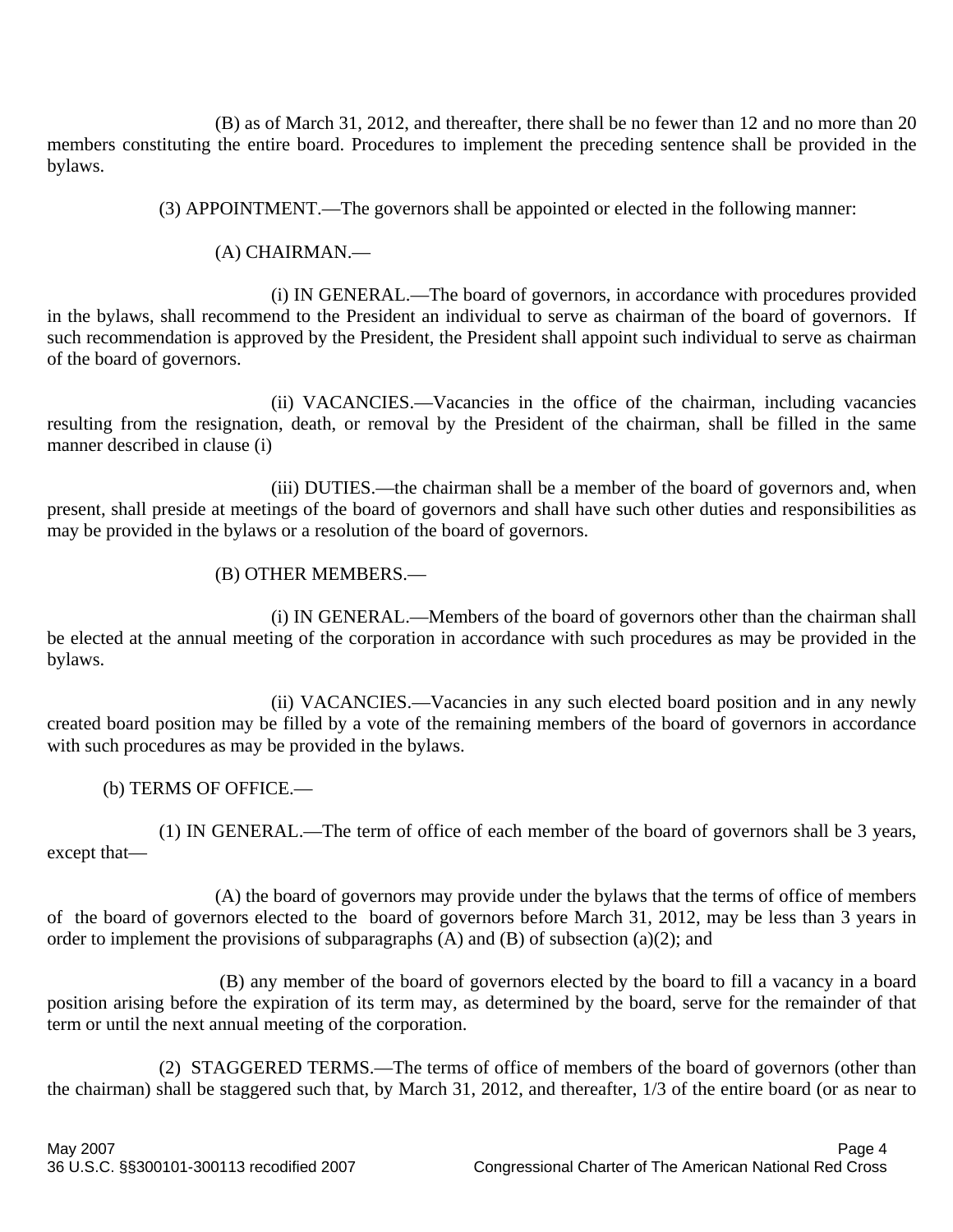1/3 as practicable) shall be elected at each successive annual meeting of the corporation with the term of office of each member of the board of governors elected at an annual meeting expiring at the third annual meeting following the annual meeting at which such member was elected.

 (3) TERM LIMITS.—No person may serve as a member of the board of governors for more than such number of terms of office or years as may be provided in the bylaws.

(c) COMMITTEES AND OFFICERS.—The board—

 (1) may appoint, from its own members, an executive committee to exercise such powers of the board when the board is not in session as may be provided in the bylaws;

 (2) may appoint such other committees or advisory councils with such powers as may be provided in the bylaws or a resolution of the board of governors;

 (3) shall appoint such officers of the corporation, including a chief executive officer, with such duties, responsibilities, and terms of office as may be provided in the bylaws or a resolution of the board of governors; and

 (4) may remove members of the board of governors (other than the chairman), officers, and employees under such procedures as may be provided in the bylaws or a resolution of the board of governors.

#### (d) ADVISORY COUNCIL.—

(1) ESTABLISHMENT.—There shall be an advisory council to the board of governors.

#### (2) MEMBERSHIP; APPOINTMENT BY PRESIDENT.—

 (A) IN GENERAL.—The advisory council shall be composed of no fewer than 8 and no more than 10 members, each of whom shall be appointed by the President from principal officers of the executive departments and senior officers of the Armed Forces whose positions and interests qualify them to contribute to carrying out the programs and purposes of the corporation.

 (B) MEMBERS FROM THE ARMED FORCES.—At least 1, but not more than 3, of the members of the advisory council shall be selected from the Armed Forces.

 (3) DUTIES.—The advisory council shall advise, report directly to, and meet, at least 1 time per year with the board of governors, and shall have such name, functions and be subject to such procedures as may be provided in the bylaws.

 (e) ACTION WITHOUT MEETING.—Any action required or permitted to be taken at any meeting of the board of governors or of any committee thereof may be taken without a meeting if all members of the board or committee, as the case may be, consent thereto in writing, or by electronic transmission and the writing or writings or electronic transmission or transmissions are filed with the minutes of proceedings of the board or committee. Such filing shall be in paper form if the minutes are maintained in paper form and shall be in electronic form if the minutes are maintained in electronic form.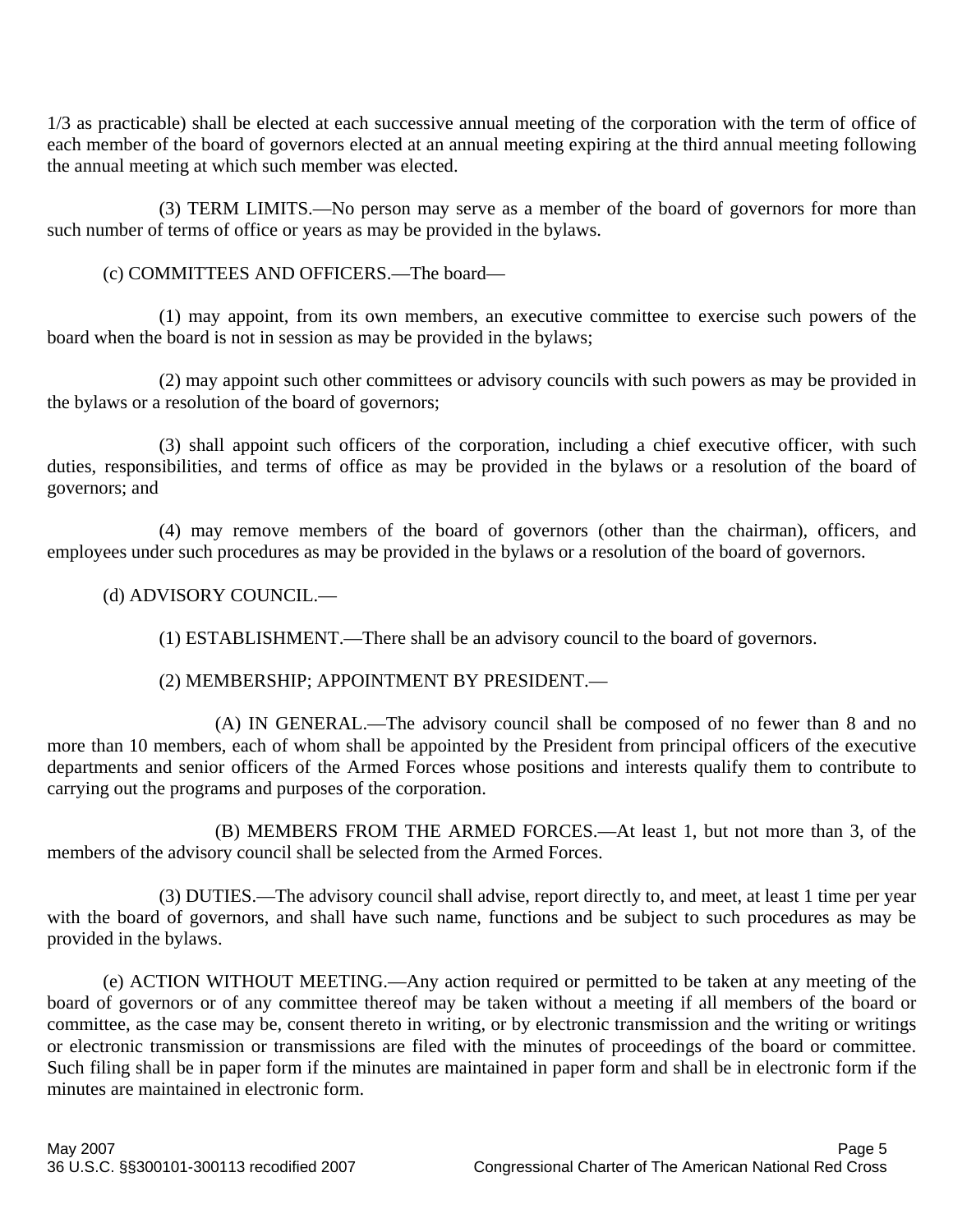(f) VOTING BY PROXY.—

 (1) IN GENERAL.—Voting by proxy is not allowed at any meeting of the board, at the annual meeting, or at any meeting of a chapter.

(2) EXCEPTION.—The board may allow the election of governors by proxy during any emergency.

 $(g)$  BYLAWS.—

(1) IN GENERAL.—The board of governors may—

(A) at any time adopt bylaws; and

(B) at any time adopt bylaws to be effective only in an emergency.

 (2) EMERGENCY BYLAWS.—Any bylaws adopted pursuant to paragraph (1)(B) may provide special procedures necessary for managing the corporation during the emergency. All provisions of the regular bylaws consistent with the emergency bylaws remain effective during the emergency.

(h) DEFINITIONS.—For purposes of this section—

 (1) the term 'entire board' means the total number of members of the board of governors that the corporation would have if there were no vacancies; and

(2) the term 'emergency' shall have such meaning as may be provided in the bylaws.

#### Section 5-Powers

(a) GENERAL. The Corporation may:

(1) adopt policies and regulations;

(2) adopt, alter and destroy a seal;

(3) own and dispose of property to carry out the purposes of the corporation;

(4) accept gifts, devises, and bequests of property to carry out the purposes of the corporation;

(5) sue and be sued in courts of law and equity, State or Federal, within the jurisdiction of the United States; and

(6) do any other act necessary to carry out this chapter and promote the purposes of the corporation.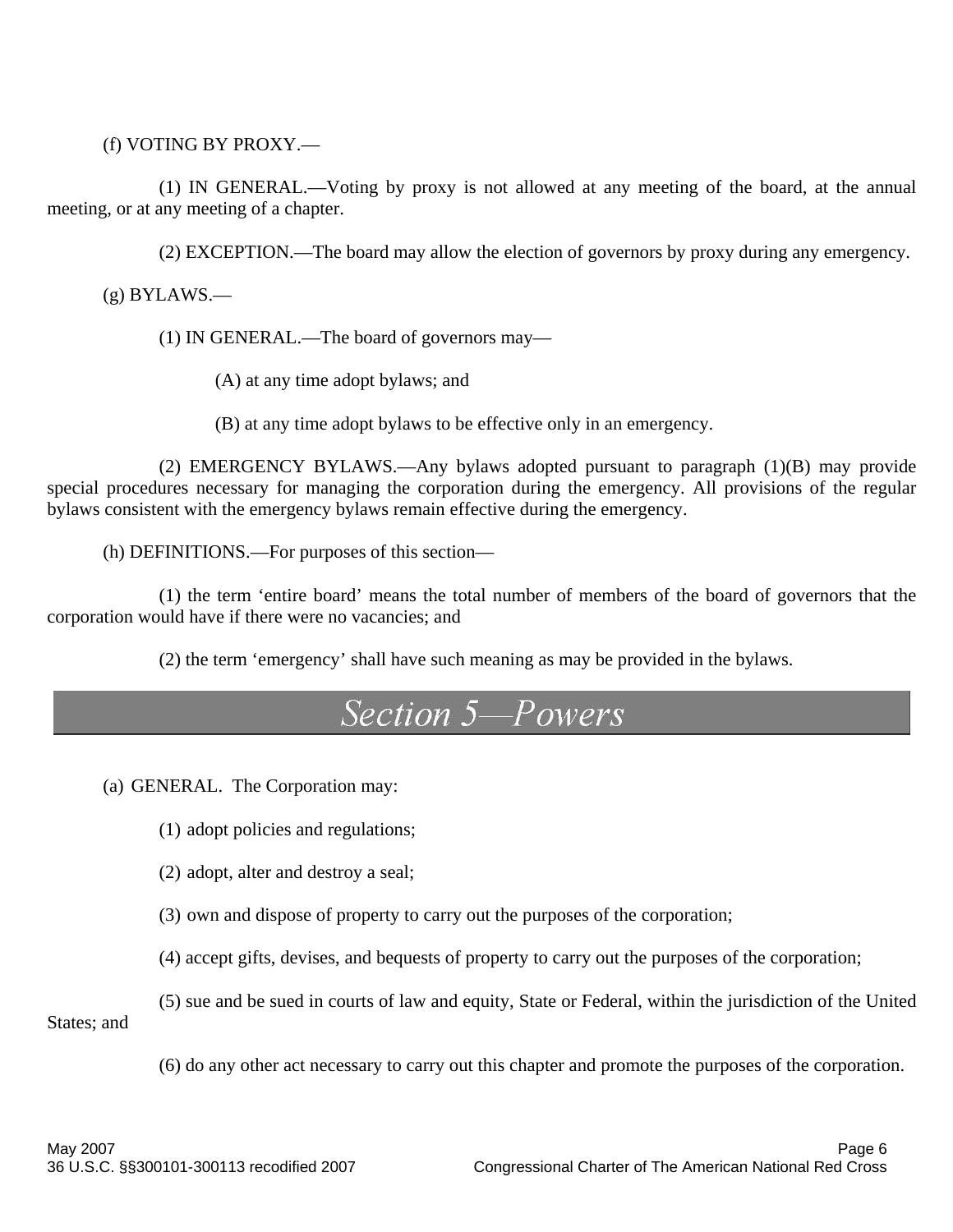(b) DESIGNATION. The corporation is designated as the organization which is authorized to act in matters of relief under the treaties of Geneva, August 22, 1864, July 27, 1929, and August 12, 1949.

## *Section 6—Emblem, Badge, and Brassard*

(a) EMBLEM AND BADGE. In carrying out its purposes under this chapter, the corporation may have and use, as an emblem and badge, a Greek red cross on a white ground, as described in the treaties of Geneva, August 22, 1864, July 27, 1929, and August 12, 1949, and adopted by the nations acceding to those treaties.

(b) DELIVERY OF BRASSARD. In accordance with those treaties, the delivery of the brassard allowed for individuals neutralized in time of war shall be left to military authority.

### Section 7-Annual Meeting

 (a) IN GENERAL.—The annual meeting of the corporation is the annual meeting of delegates of the chapters.

(b) TIME OF MEETING.—The annual meeting shall be held as determined by the board of governors.

 (c) PLACE OF MEETING.—The board of governors is authorized to determine that the annual meeting shall not be held at any place, but may instead be held solely by means of remote communication subject to such procedures as are provided in the bylaws.

(d) VOTING.—

 (1) IN GENERAL.—In matters requiring a vote at the annual meeting, each chapter is entitled to at least 1 vote, and voting on all matters may be conducted by mail, telephone, telegram, cablegram, electronic mail, or any other means of electronic or telephone transmission, provided that the person voting shall state, or submit information from which it can be determined, that the method of voting chosen was authorized by such person.

#### (2) ESTABLISHMENT OF NUMBER OF VOTES.—

 (A) IN GENERAL.—The board of governors shall determine on an equitable basis the number of votes that each chapter is entitled to cast, taking into consideration the size of the membership of the chapters, the populations served by the chapters, and such other factors as may be determined by the board.

(B) PERIODIC REVIEW.—The board of governors shall review the allocation of votes at

least every 5 years.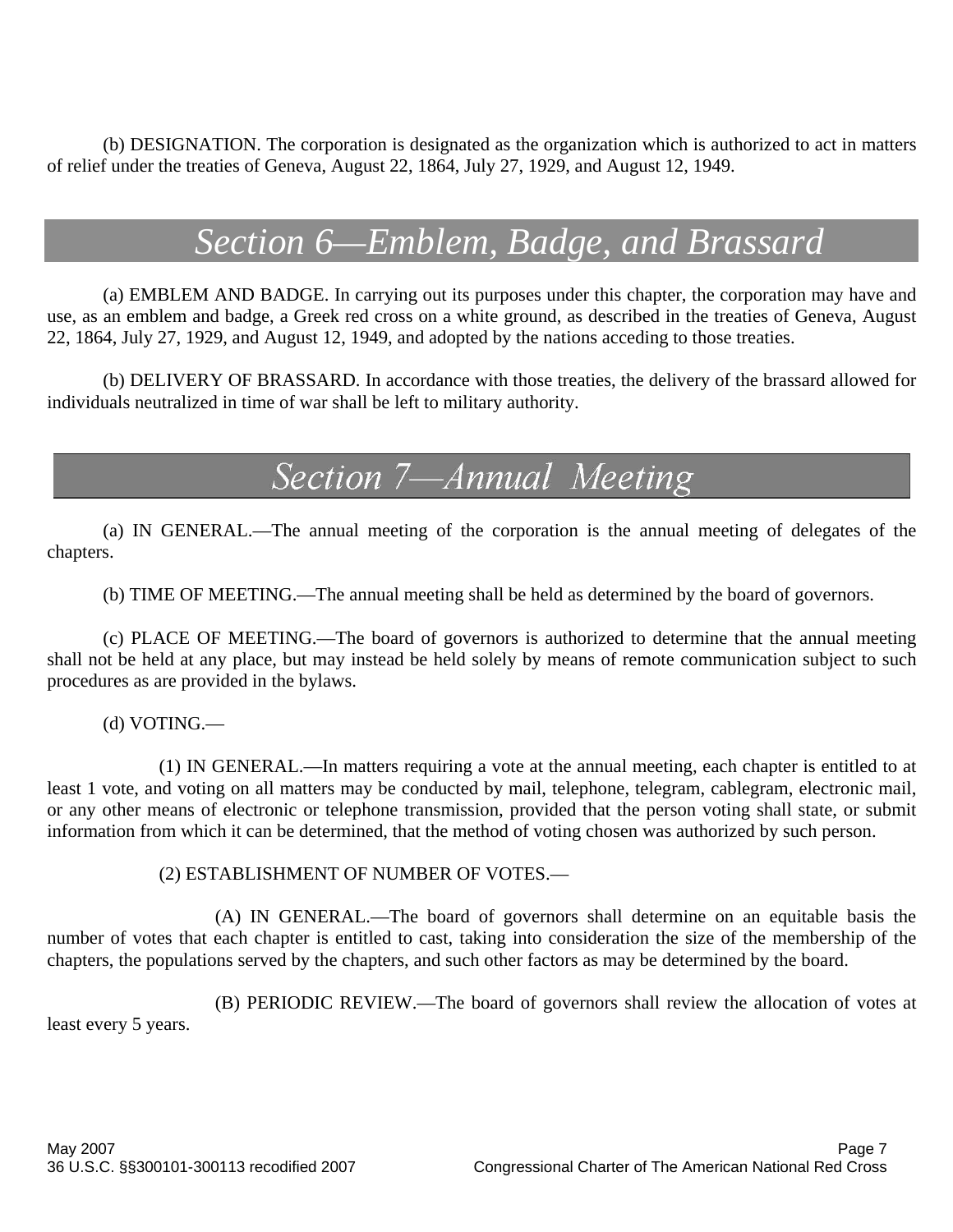# Section 8-Buildings

(a) OWNERSHIP. The United States Government shall retain ownership of the corporation's permanent headquarters, comprised of buildings erected on square 172 in the District of Columbia, including:

 (1) the memorial building to commemorate the service and sacrifice of the women of the United States, North and South, during the Civil War, erected for the use of the corporation;

 (2) the memorial building to commemorate the service and sacrifice of the patriotic women of the United States, its territories and possessions, and the District of Columbia during World War I, erected for the use of the corporation; and

 (3) the permanent building erected for the use of the corporation in connection with its work in cooperation with the Government.

(b) MAINTENANCE AND EXPENSES. Those buildings shall remain under the supervision of the Administrator of General Services. However, the corporation shall care for and maintain the buildings without expense to the Government.

### Section 9-Endowment Fund

The endowment fund of the corporation shall be kept and invested under the management and control of a board of trustees elected by the board of governors. The corporation shall prescribe policies and regulations on terms and tenure of office, accountability, and expenses of the board of trustees.

# Section 10-Annual Report and Audit

 (a) SUBMISSION OF REPORT.—As soon as practicable after the end of the corporation's fiscal year, which may be changed from time to time by the board of governors, the corporation shall submit a report to the Secretary of Defense on the activities of the corporation during such fiscal year, including a complete, itemized report of all receipts and expenditures.

(b) AUDITING OF REPORT AND SUBMISSION TO CONGRESS. The Secretary shall audit the report and submit a copy of the audited report to Congress.

(c) PAYMENT OF AUDIT EXPENSES. The corporation shall reimburse the Secretary each year for auditing its accounts. The amount paid shall be deposited in the Treasury of the United States as a miscellaneous receipt.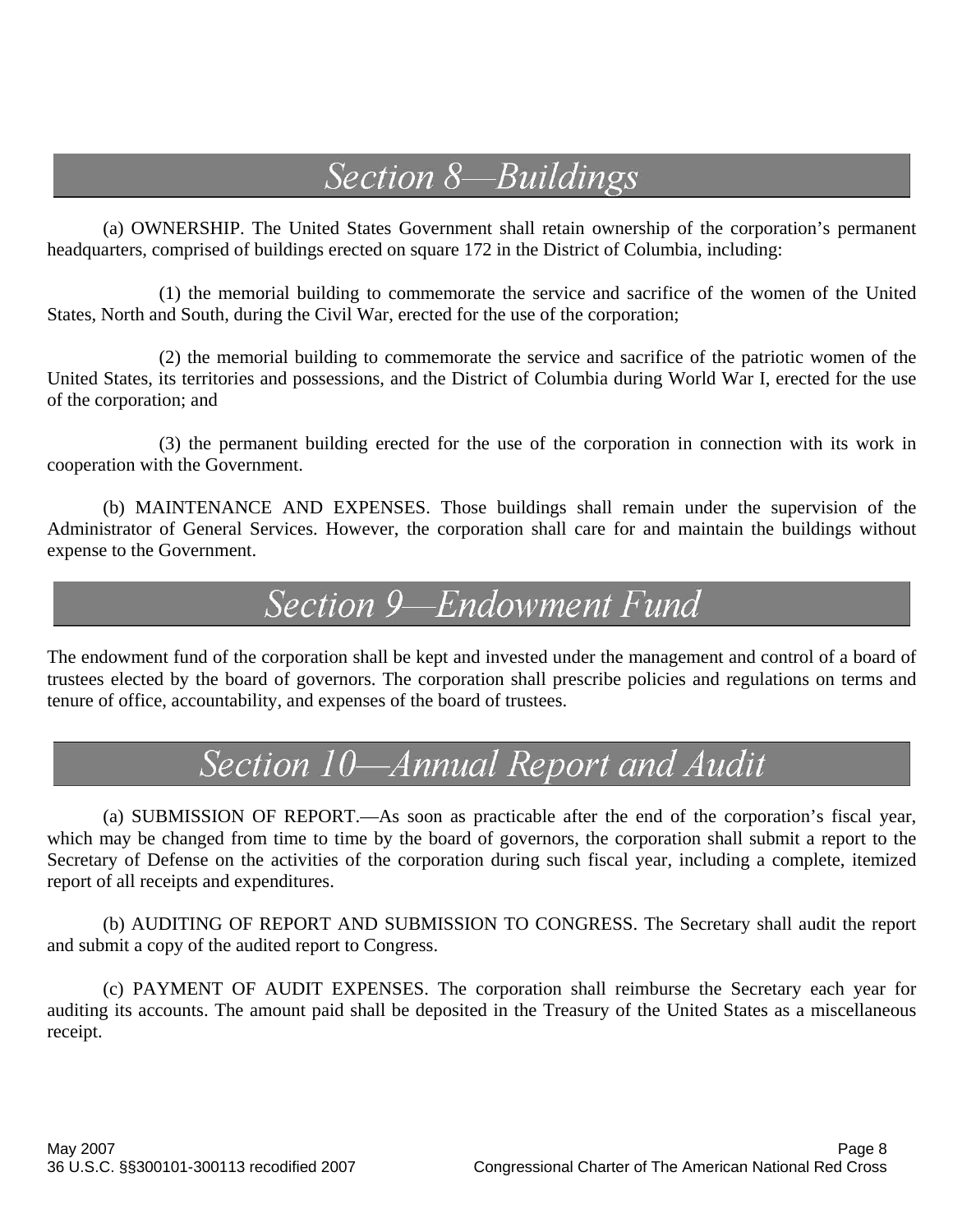# *Section 11—Authority of the Comptroller General of the United States*

The Comptroller General of the United States is authorized to review the corporation's involvement in any Federal program or activity the Government carries out under law.

### *Section 12—Office of the Ombudsman*

 (a) ESTABLISHMENT.—The corporation shall establish an Office of the Ombudsman with such duties and responsibilities as may be provided in the bylaws or a resolution of the board of governors.

(b) REPORT.—

 (1) IN GENERAL.—The Office of the Ombudsman shall submit annually to the appropriate Congressional committees a report concerning any trends and systemic matters that the Office of the Ombudsman has identified as confronting the corporation.

 (2) APPROPRIATE CONGRESSIONAL COMMITTEES.—For purposes of paragraph (1), the appropriate Congressional committees are the following committees of Congress:

> (A) SENATE COMMITTEES.—The appropriate Congressional committees of the Senate are—

- (i) the Committee on Finance;
- (ii) the Committee on Foreign Relations;
- (iii) the Committee on Health, Education, Labor, and Pensions;
- (iv) the Committee on Homeland Security and Governmental Affairs; and
- (v) the Committee on the Judiciary.

 (B) HOUSE COMMITTEES.—The appropriate Congressional committees of the House of Representatives are—

- (i) the Committee on Energy and Commerce;
- (ii) the Committee on Foreign Affairs;
- (iii) the Committee on Homeland Security;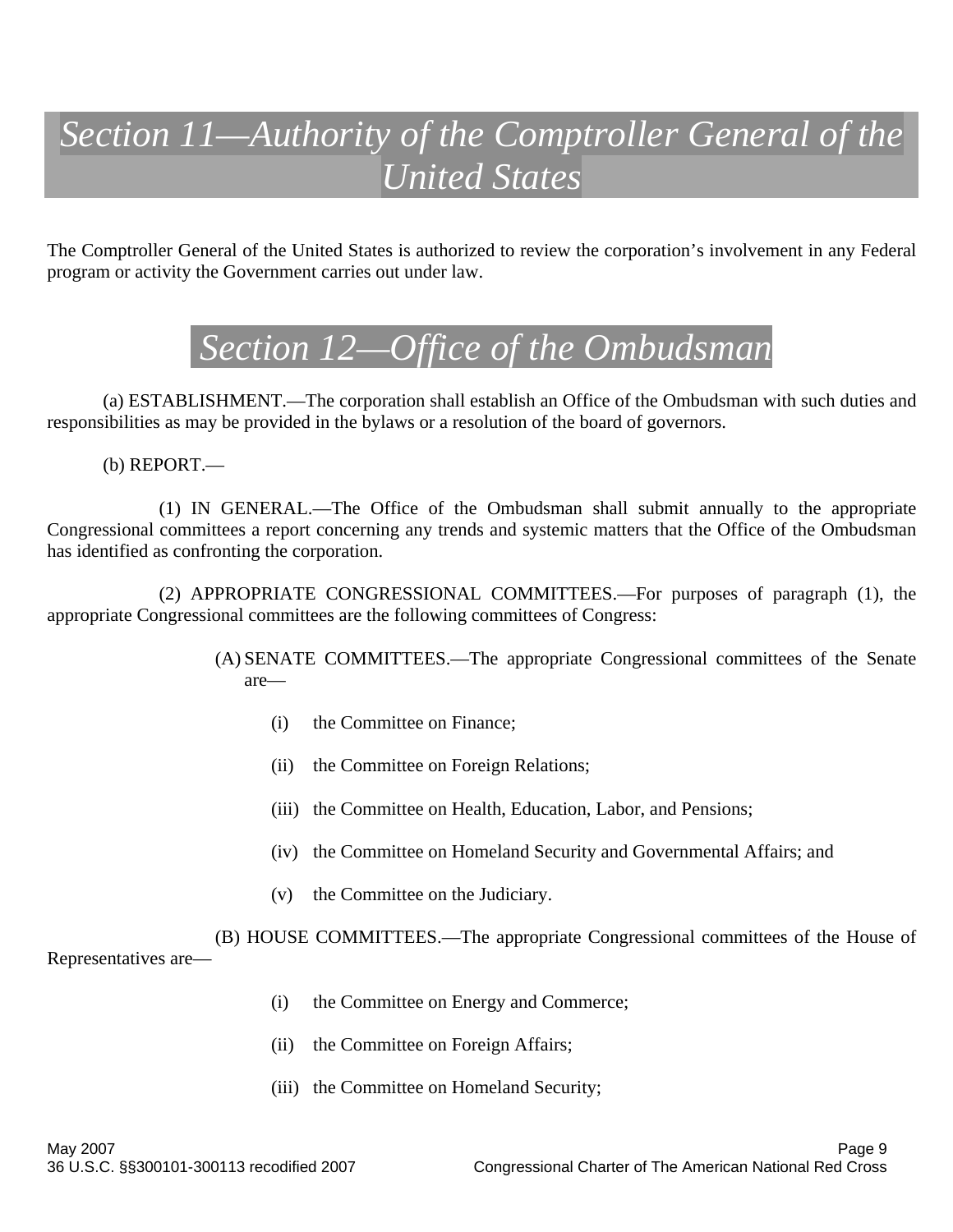- (iv) the Committee on the Judiciary; and
- (v) the Committee on Ways and Means.''.

### *Section 13—Reservation of Right to Amend or Repeal*

Congress reserves the right to amend or repeal the provisions of this chapter.

*[The Act approved January 5, 1905 (33 Stat. 599), as amended by the Acts approved June 23, 1910 (36 Stat. 604), December 10, 1912 (37 Stat. 647), February 27, 1917 (39 Stat. 946), March 3, 1921 (41 Stat. 1354), June 7, 1924 (43 Stat. 665), February 7, 1930 (46 Stat. 66), May 8, 1947 (61 Stat. 80), June 25, 1948 (62 Stat. 862), July 17, 1953 (67 Stat. 179), August 12, 1998 (112 Stat. 1494.), and May 11, 2007.]*